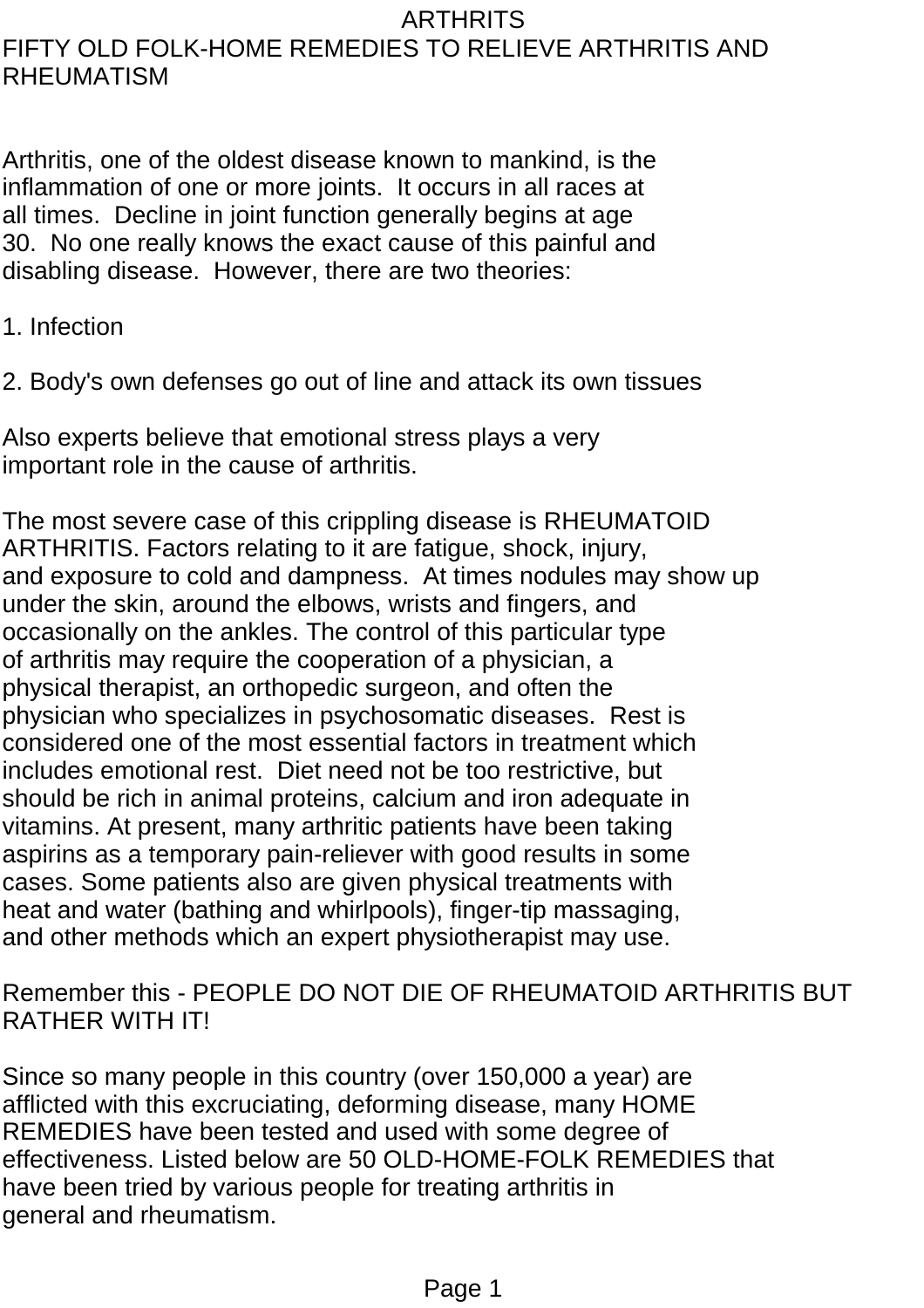1. Mrs. G. had arthritis for years until she found relief taking alfalfa tea twice a day.

2. Mrs. O. got relief by taking therapeutic doses of vitamins.

3. Mrs. B. found relief by taking a tablespoon of fruit pectin in a small glass of cranberry juice every morning.

4. Another lady found relief by gently exercising the afflicted joints in tub full of hot water,

5. After learning self-control and how to avoid emotional upsets, Mrs. L. found that her pain had greatly lessened.

6. Mr. G.M. found great relief when he corrected his constipation.

7. Mrs. J.G. was greatly relieved when she eliminated sugar, white flour, macaroni, pie, cake, and sweet drinks from her diet.

8. Mrs. H.B. prepared a drink which helped her and consisted of four raw finely sliced beets soaked in a quart of berry wine for one day. She drinks one small glass before meals, three times a day.

9. Mrs. G. W. recommends dissolving 4 teaspoons of blackstrap molasses in one quart of cranberry juice and drinking one glass everyday. She also says 100 aspirins dissolved in a pint of rubbing alcohol will relieve sore joints when rubbed on three times a day.

10. Mrs. P. takes equal parts of epsom salts, cream of tartar and ground rhubarb root, mixes, fills gelatin capsules, and takes one after each meal.

11. Mrs. E.M. says two parts pure olive oil and one part kerosene makes a wonderful liniment to bathe afflicted joints.

12. Mr. L. gives this poultice for swollen joints: 2 tablespoons mullein, 3 of granulated slippery elm bark, one of lobelia, 1 teaspoon cayenne. Mix thoroughly. Use boiling water to make paste. Spread on cloth and place on swollen joints. He also recommends oil of origanum, oil of lobelia, oil of capsicum, mixed with coconut oil for a good rub.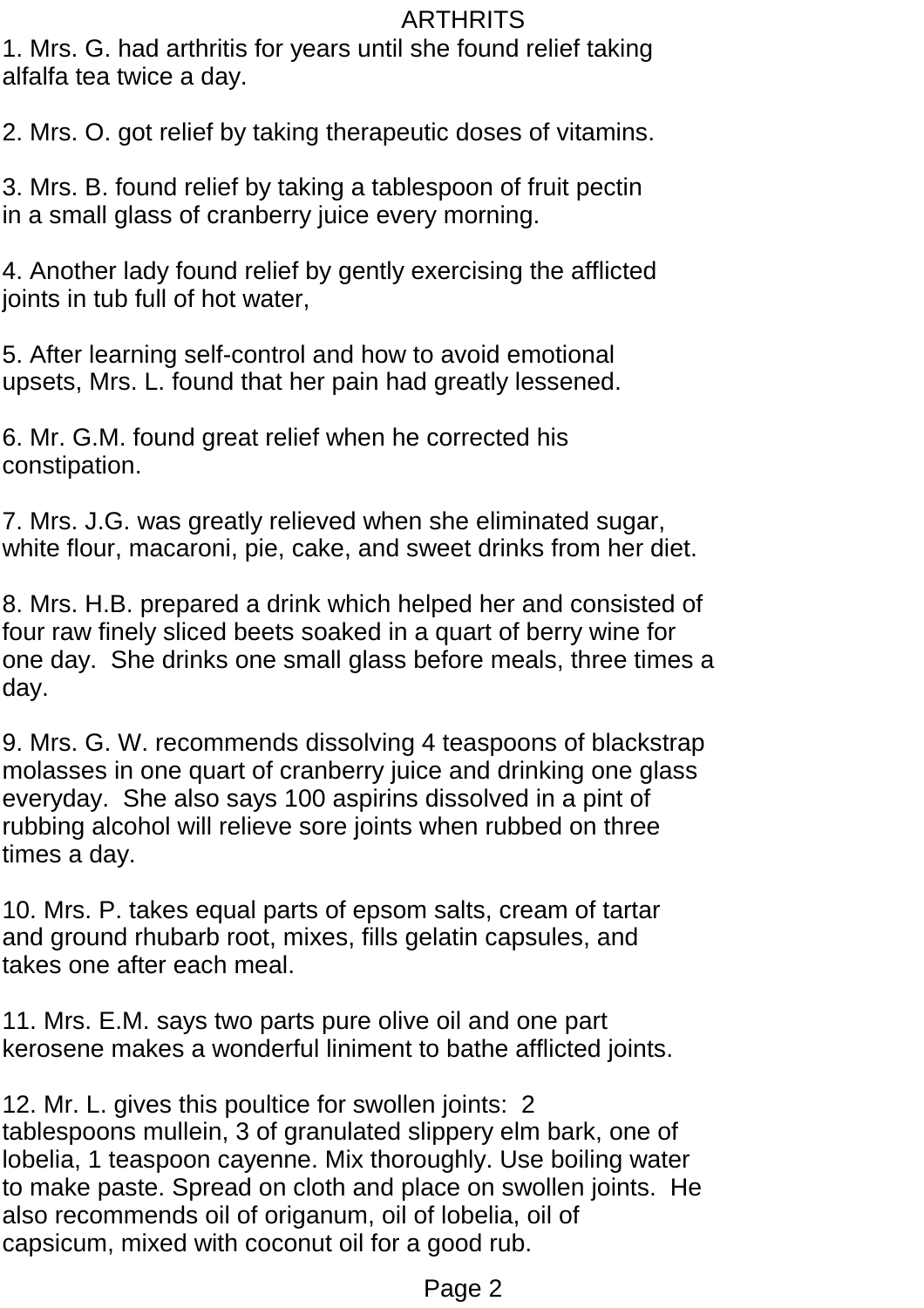13. Another says rub the aching joints with hot vinegar before going to bed.

14. Add one tablespoon cod liver oil to the juice of one orange, whip and drink before retiring.

15. Two teaspoons apple cider vinegar and 2 teaspoons of honey dissolved in a small glass of warm water taken once or twice a day brings relief.

16. Steep six ounces of sassafras root in fifth of whiskey for 24 hours. Take one tablespoon three times a day before meals.

17. Steep 1 cup alfalfa seed in 1/2 gallon boiling water for 20 minutes. Strain, put in jar, take small glassful three times a day.

18. Mix camphor, methyl salicylate. eucalyptus oil and menthol to make a rubbing mixture for aches and pains.

19. Mix fresh carrot juice with equal parts of lemon juice. Take one large spoonful everyday.

20. Mrs. C. says Knox gelatin is good.

21. Mrs. T. wraps afflicted joints loosely with thin plastic for relief.

22. A lady recommends bone meal and Vitamins A, D, and C, 3 times a day.

23. Mrs. A's hands are better after she started drinking sarsaparilla tea.

24. Mrs. O. got relief by taking Butazoldin tablets.

25. Mrs. H. takes one tablespoon of fresh lime juice in two tablespoons of water nights and mornings.

26. Mrs. M.B. says 1 oz. of oil of wintergreen, 3 oz. chloroform, and 12 oz. of rubbing alcohol makes a good rub.

27. Mrs. L.N. says cucumber juice controlled her arthritis.

#### Page 3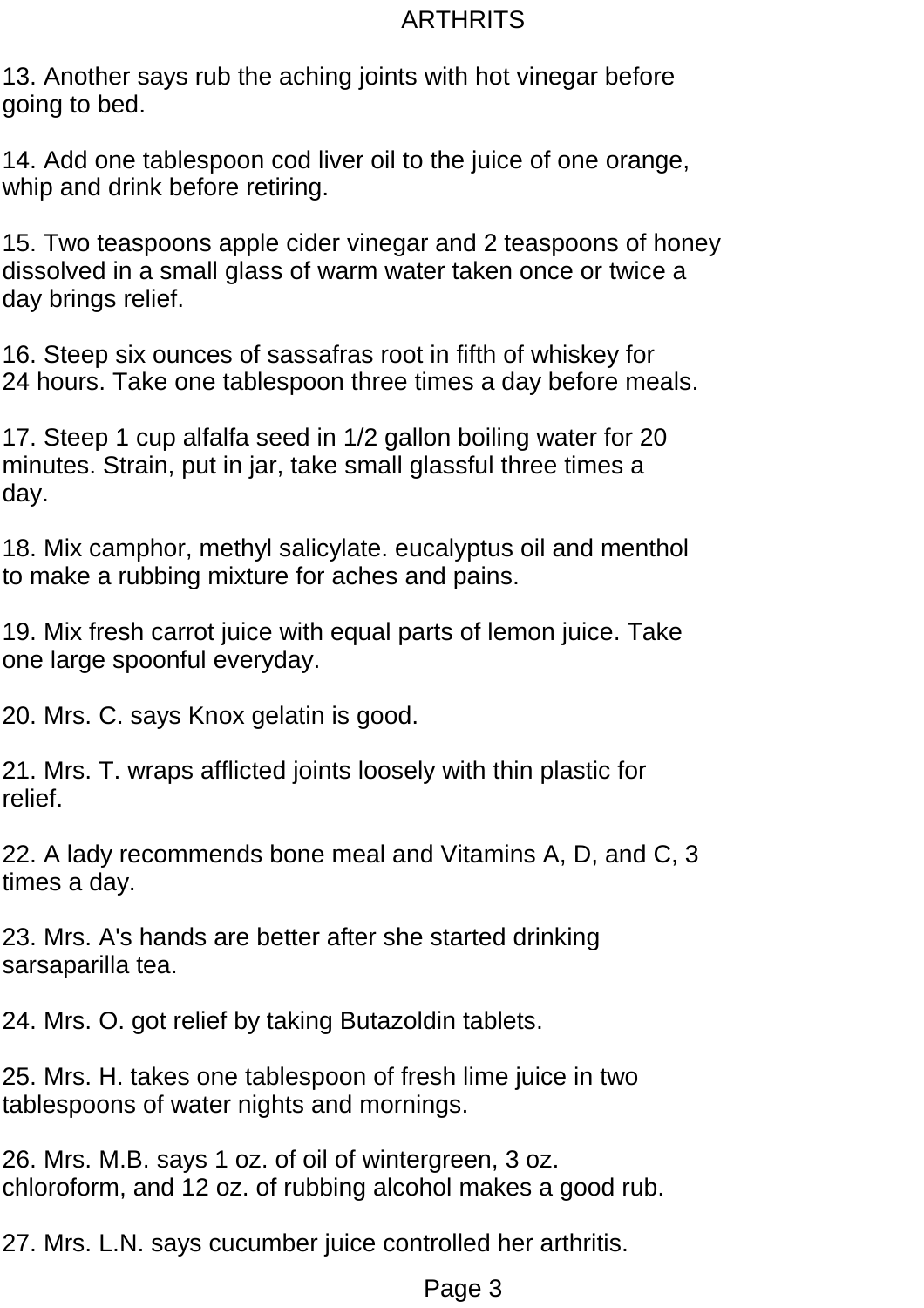28. Contributors to arthritis are: overwork, exposure to wet, cold weather, infectious diseases, poor diet, mental strain, etc.

29. After heat treatment, rub down the sore sports with a mixture of 1/2 cup of wintergreen mixed with 1-1/2 cups camphor and soap liniment.

30. A Canadian says to mix equal parts of the following herbs: black cohosh, genitian root, angelica, colombo, scull cap, valerian, rue and buckthorn bark, and take one heaping teaspoon in a cup of boiling water. Let steep, and drink three 1/2 cups per day.

31. Drink plenty of water to keep the body clean. Keep an optimistic outlook. Avoid depressive thoughts and nervous tension. A healthy body and mind resist diseases.

32. Sunshine, sunbaths, and deep breathing of fresh air are very important.

33. Eat plenty of fresh vegetables and fruits, but exercise moderation when eating highly acid fruits.

34. Avoid cocktails, coffee, and tea. Drink plenty of fresh water instead. Select wholesome foods, eat slowly and chew thoroughly.

35. Moderation in eating, avoiding overweight, and thorough elimination are excellent prevention practices.

36. Good living habits, an optimistic attitude, avoiding tension, strain, and stress are good preventative practices.

37. Mrs. P. finds relief by alternating hot and cold compresses on the painful area every 5 minutes.

38. A 72-old man said cooked apricots without sugar helped him a lot.

39. Eating too much meat, which contains uric acid, is very bad for joints.

40. Avoid fat foods, fried foods, pork, uric acid, starches,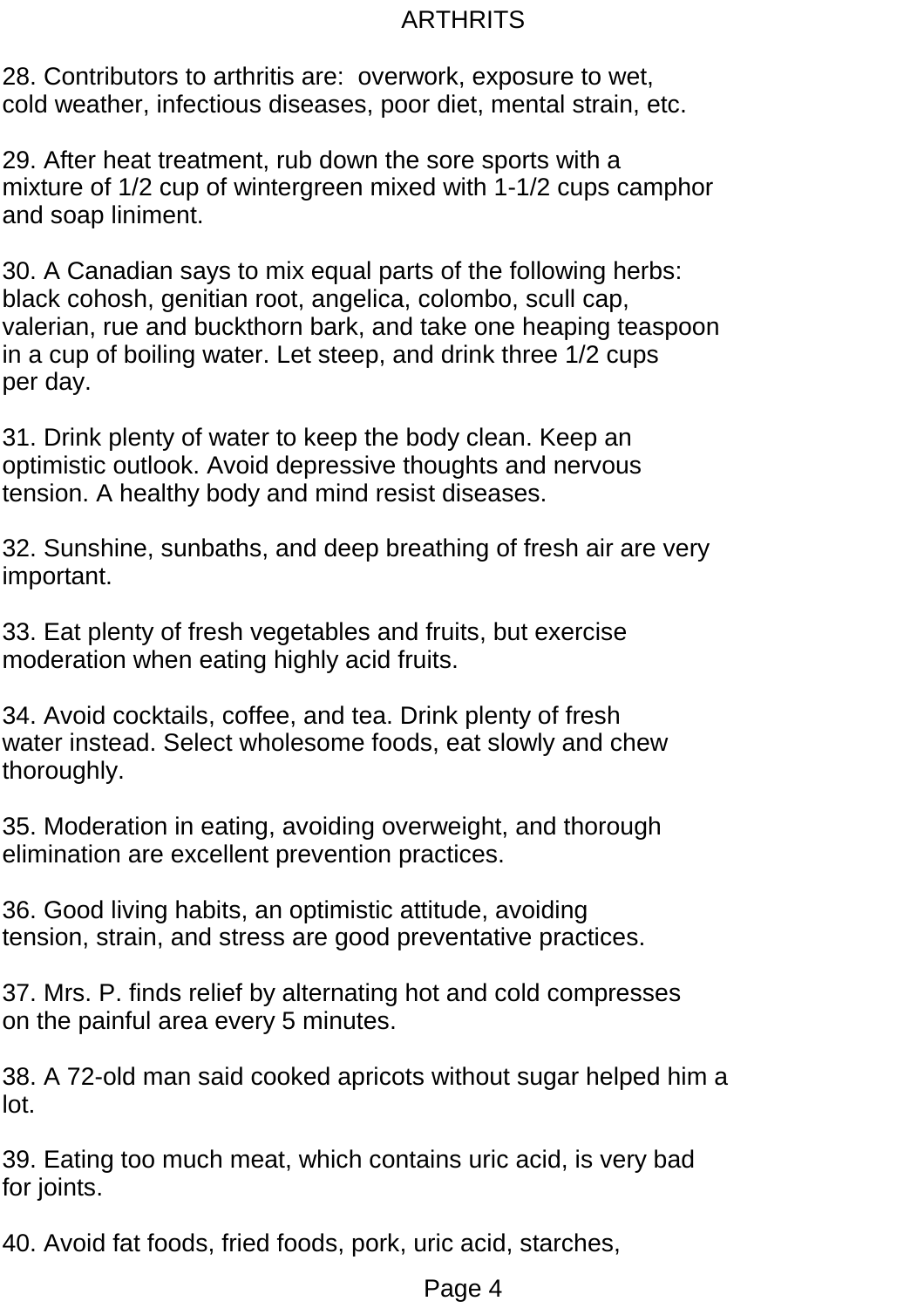sugar, sweets, carbonated drinks, salt, pepper, spices, hot sausage, hot peppers, pickled meats, alcohol and strong acid drinks. Use acid fruits moderately.

41. Get plenty of rest, have the right kind of posture mattress, cover with warm comfortable blankets, get plenty of fresh air and sunshine. Take deep breathing exercises and walk often for exercise amd good health.

42. Mrs. P. says that fasting for two days a week relieved her pains.

43. Mr. S.P. finds relief in keeping his system clean and taking herbs like wild oregon grape, birch, bitter root, bark burdock, elder, skunk cabbage and wintergreen.

44. Mrs. F. finds relief mixing 3 lemons and 3 tablespoons epsom salts in one pint of warm water and taking one teaspoon morning and night.

45. Mrs. M.R. obtained use of her arm again after taking 3 shots of B-12.

46. Mr. D. believes cod liver oil is the best old time remedy for joints.

47. J.K.L. found relief by taking plenty of calcium, vitamin D, iodine, vitamin B, and cod liver oil

48. Sleeping pills and alcohol just make things worse says M.R.D.

49. A woman in Canada takes 3 wild cherry roots, 3 burdock roots, 3 oregon grape roots, washes them, chops, covers with a gallon of water, simmers for 30 minutes, strains liquid into bottle and takes a half glass every morning before breakfast.

50. A good rub is made from 2 oz. each of eucalyptus oil, oil of wintergreen, rubbing alcohol and witch haze. Mix, shake, rub on ache.

THIS PUBLISHER IS NOT PRESCRIBING MEDICINE OR TREATMENTS, BUT SIMPLY PASSING ON TO YOU INFORMATION (as provided above) DESCRIBING HOW OTHER ARTHRITIC AND RHEUMATIC SUFFERERS HAVE FOUND SATISFACTORY RELIEF.